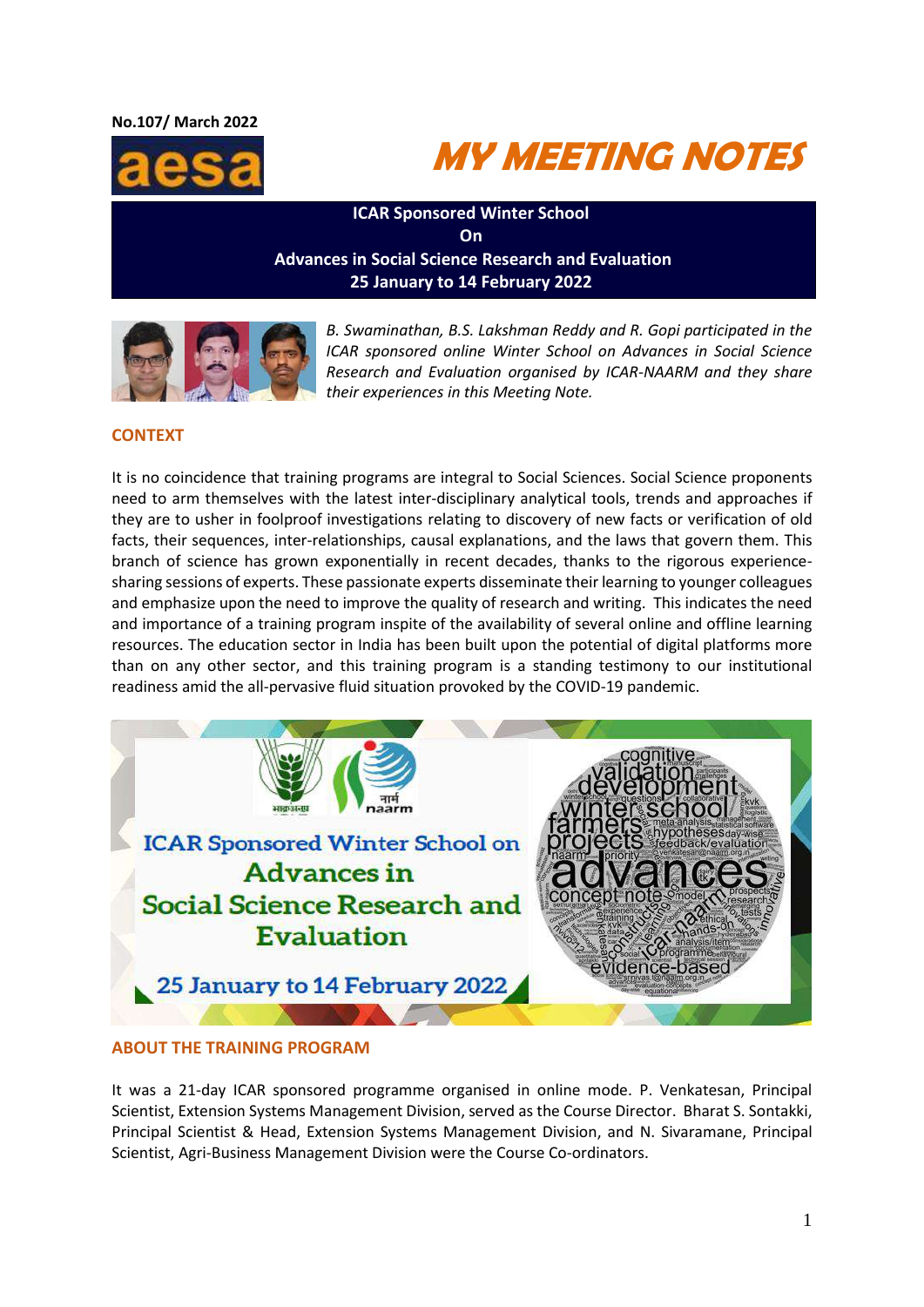The specific objectives of the training were to: (i) equip the participants with the latest knowledge, skills, and innovative practices necessary for conducting impact-oriented research and evaluation; (ii) familiarise the participants with advanced methodology and tools of analysis; and (iii) facilitate networking among the participants for inter-institutional research. The target audience was the entry and middle-level NARES professionals working not below the rank of Assistant Professor and its equivalent in Agricultural Universities/ICAR Institute/other institutes involved in technology transfer. The training program benefitted 40 participants across the country and 25 experts from central and state institutes served as resource persons, covering 48 technical sessions.

### **Profile of the participants**

Altogether 40 participants, from 14 different states and two union territories of the country, took part in the Winter School. In terms of disciplines, around 51 percent of the participants were from extension education comprising agriculture, veterinary and fisheries. Around 75 percent of the participants were from State Agricultural Universities (SAUs). Teaching faculties/researchers in agricultural economics and agricultural statistics too participated in the programme.

# **INAUGURAL SESSION**

The inaugural session was graced by A.K. Singh, Deputy Director General (Agricultural Extension), ICAR, New Delhi. Singh spoke on the need for social scientists to be grounded and be well-informed on the government schemes and the changing face of extension, that is supported by technology and social media. As the private sector participation in extension is expected to increase further, he emphasized that the extension personnel in public institutions need to upgrade their domain and social media skills. During his address, Ch. Srinivasa Rao, Director, ICAR-NAARM called for inter-disciplinary and multi-institutional collaborations and asked the scientists to strive for evidence-based pedagogy and policy advocacy.



**A screenshot from the inaugural ceremony** 

# **TECHNICAL SESSIONS**

The technical sessions were rendered not only by established researchers and experts in the Social Science domain but also by the early and mid-career professionals who have come up with something new and interesting in research work. In all, there were 48 sessions catering to the theoretical, practical, and hands-on training needs of the participants. All the sessions were interlinked and delved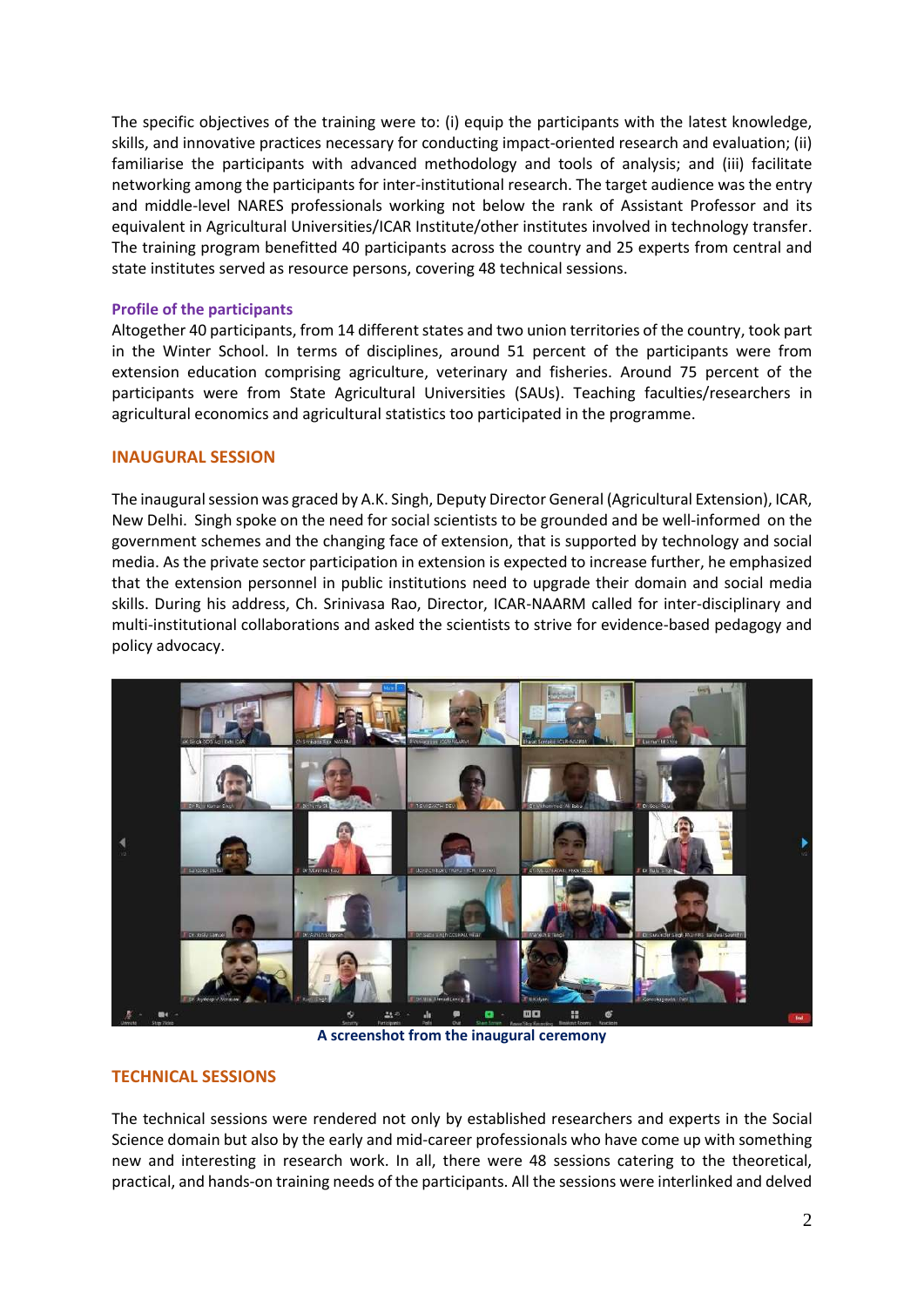deep into the strong foundations of theory, and subsequent discussions dealt with promising research tools in conjunction with practice datasets within the boundary of the logic that the theory could permit. Only three sessions were organized per day, giving sufficient time for the participants to refresh or grasp, and then reflect on the topic introduced. The participants were made to appreciate the amount of theory that has to go into model building, hypothesis testing, interpretation of outputs and much more.

### **Theoretical underpinning**

Social Science researchers come across numerous issues that are not only newer to address but also larger in scale, the consequences of which may hitherto be unknown. The need for newer ways or modified approaches can always be felt and triangulation is just around the corner. There may be countless analytical tools, but none can supersede the need for a strong theory in establishing the cause-effect relationship. Without sufficient theoretical backup, neither the merit of the issue at hand nor the credence of the analytical tool can be realized. Understandably, the training program followed a modular approach made up of two modules viz., (i) Starter module; and (ii) Pathfinder module.

# Pedagogy

Multi instructional strategies consisting of

- Interactive lectures
	- Basics of Social Research
	- Research Designs and Approaches Sampling and Sampling methods
	- Data analysis (Quantitative and Qualitative)
	- Impact and Evaluation
	- Publication and Influencing policies and practice
	- Learning internalization
- Hand on practices ('R' software; Bluesky; AHP Analyzer: Nvivo 12: STATA:)
- Structured exercise (Concept writing)
- Group presentations



#### **Pedagogy of the training program**

The starter module was designed to provide extensive coverage to the basics of Social Science research comprising the scientific approach, research process, designs, measurement, sampling frameworks, data collection methods and techniques, analysis and interpretation. The pathfinder module, however, primarily focussed on good practices in advanced research methods, ethical considerations, project evaluation, writing convincing research proposals and high-quality publications. The pedagogy of the training program ensured that the theoretical and logical aspects were delivered in a pleasant manner, sans rhetoric, so that the participants could visualize the entire model building process of any evaluation technique step-by-step. Moreover, hosting the training program in online mode also provided an opportunity to invite more resource persons, especially from outside the host institution, thus providing the participants a diverse mentor base.

#### **Practical orientation**

The practical sessions were largely laced with real-world data that the experts had actually used in their research. This made the entire model-building process authentic and the interpretation of the statistical outputs relatable. The sessions were organized meticulously, after the theoretical base was well-established, driving home the message that it is the theory that one needs to look at in establishing any cause-effect relationship. As the research design, sampling methods and data collection procedure were also sufficiently covered during the theoretical sessions, the participants were able to interact energetically. 'No one answer is the correct answer' was the norm. The anxiety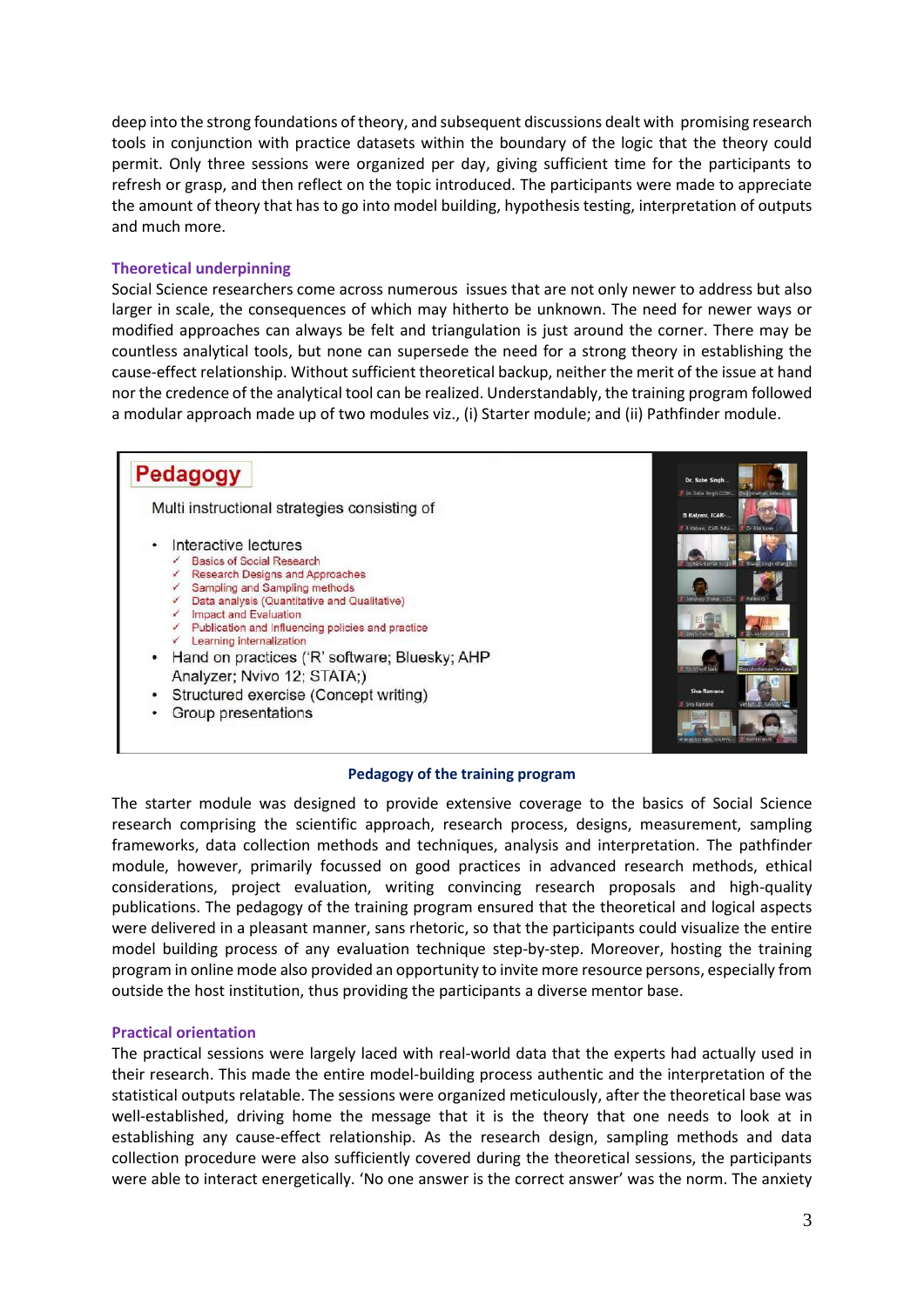of addressing a problem was balanced with the excitement of learning something new. The resource persons often said that however great the statistical software package is, it can only lead to GIGO (Garbage In and Garbage Out) if the logic goes haywire. The experts also elaborated on the interpretation of the results, often inviting the participants to share their interpretation of a slightly different scenario.

### **Hands-on training**

Statistical software orientation was another key feature of this training program. The practice datasets, mostly extracted from real-life research, were shared earlier with all the participants over WhatsApp and email. On prior instructions, the participants had also installed the open-access and trial versions of the statistical software packages, such as R, Bluesky, AHP analyzer, STATA, and Nvivo 12. The trainers encouraged the participants to start engaging with packages like 'R' for their research, and also urged their postgraduate students to use them widely. The R-scripts or syntaxes, once constructed, could be used for analyzing identical issues with minor modifications in the variables taken up, and thereby, save time and effort. Since many of the high-impact factor journals do ask for R-scripts employed in the study, the use of a statistical software package also improves the reliability of the study's findings and increases the chances of its publication in the desired journal.

| No. | <b>Hands-on training</b><br>session        | <b>Resource person</b>                                        | <b>Participants' feedback</b>                                            |
|-----|--------------------------------------------|---------------------------------------------------------------|--------------------------------------------------------------------------|
| 1.  | Thematic analysis                          | P. Venkatesan<br>ICAR-NAARM, Hyderabad                        | "[a] refreshing take on qualitative<br>data analysis"                    |
| 2.  | <b>Structural equation</b><br>modeling     | P. Sethuraman Sivakumar,<br>ICAR-CTCRI,<br>Thiruvananthapuram | " evocative learning with real-life<br>examples"                         |
| 3.  | Socio-metric analysis                      | Sreeram Vishnu,<br>KAU, Wayanad                               | "effective lecture on social structure<br>analysis"                      |
| 4.  | Limited variable<br>regression models      | N. Sivaramanae<br>ICAR-NAARM, Hyderabad                       | "outstanding focus on the<br>interpretation part"                        |
| 5.  | <b>Regression</b><br>discontinuity design  | A. Dhandapani,<br>ICAR-NAARM, Hyderabad                       | " learned something new and<br>useful"                                   |
| 6.  | <b>Propensity score</b><br>matching        | N. Sivaramanae<br>ICAR-NAARM, Hyderabad                       | "yet another gem in the ever-<br>evolving world of impact assessment"    |
| 7.  | Meta-analysis                              | D. Thirunavukarasu<br>TANUVAS, Villupuram                     | " excellent way of analyzing in MS<br>Excel"                             |
| 8.  | Scale construction                         | P. Sethuraman Sivakumar,<br>ICAR-CTCRI,<br>Thiruvananthapuram | "outstanding conceptual clarity."                                        |
| 9.  | Projective technique                       | V. K. J. Rao<br>ICAR-IIHR, Bengaluru                          | " unique in retaining participants'<br>attention and further engagement" |
| 10. | <b>Analytic Hierarchy</b><br>Process (AHP) | S. K. Soam<br>ICAR-NAARM, Hyderabad                           | " decision making had never been<br>taught this easily"                  |

#### **Participants' feedback on key hands-on training sessions**

### **Concept note presentation**

Concept note presentation by the participants was another marvellous elementof this training program. The participants were divided into eight groups making sure that the group is heterogeneous in terms of locale as well as gender. Orientation sessions were also conducted by sensitizing the learners on the principles and practices of concept note preparation. The participants were also asked to lay more emphasis upon the problem statement and decide on analytical tools based on the objectives of the study.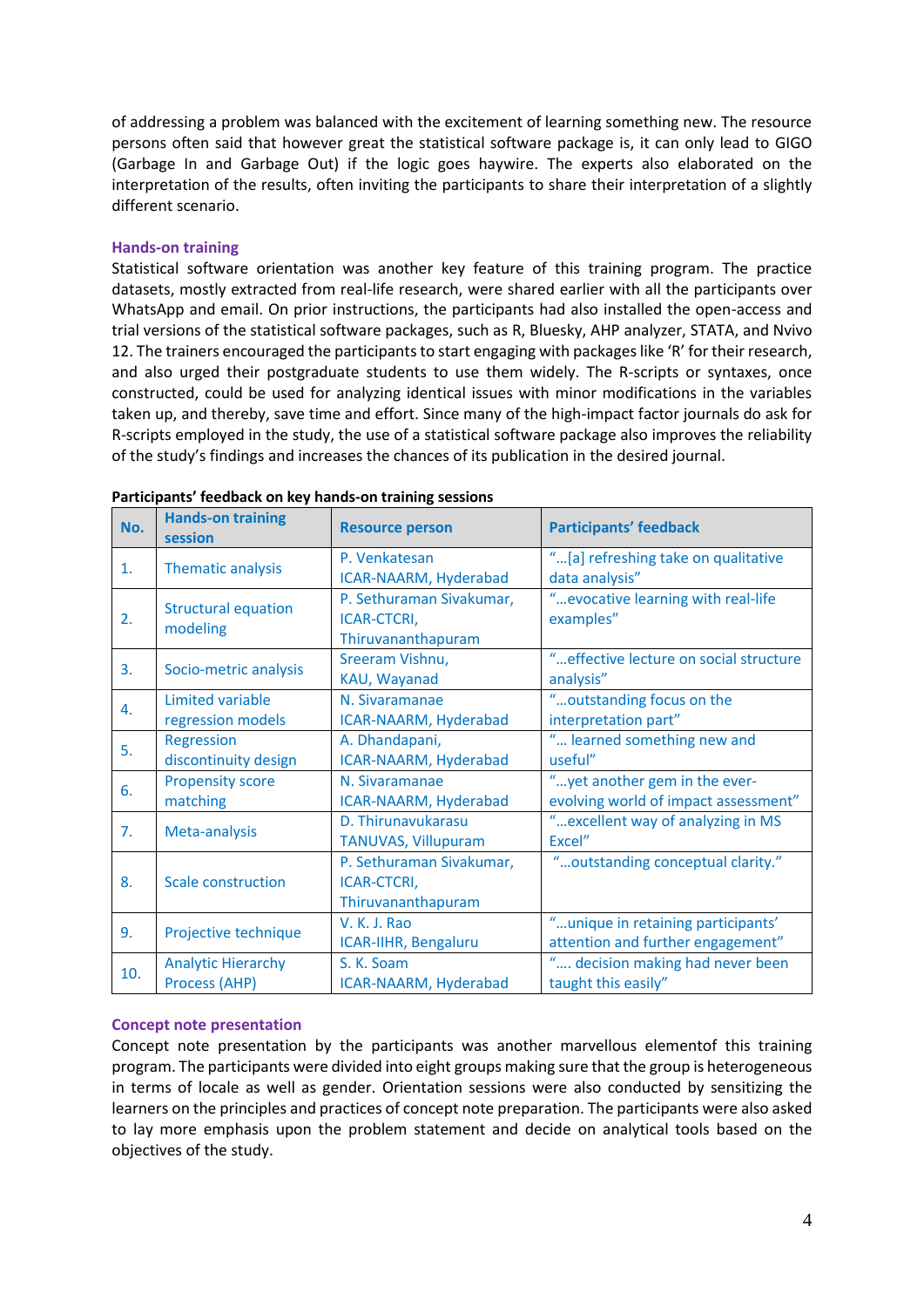A panel of experts was formed to evaluate the presentations comprised of P. Venkatesan, N. Sivaramanae, B. Ganesh Kumar and K. Kareemula of ICAR-NAARM, Hyderabad, and P. Sethuraman Sivakumar of ICAR-CTCRI, Thiruvanathapuram. The participants, with their enthusiastic presentations, tried bringing value to the table which was equally appreciated by the panelists. The presentations were evaluated based on their problem statement, objectives, research questions, sampling framework, analytical tools, input-activity-output-outcome matrix, and budget estimation. The panelists provided feedback and highlighted that no two concepts were the same, and all the presentations were professional in nature despite being prepared in a short span.

# **INNOVATIVE ASPECTS OF THE WINTER SCHOOL**

- Augmented offline or near-offline training sessions with multi-instructional strategies over multi-interactive platforms for real-time responses to the queries raised.
- Rigorous practice of the learning logs every day wherein the participants were invited randomly, ensuring active all-round participation, as well as sharing of their reflections, or take-home messages from the previous day's deliberations.
- Exposure to the much-unaddressed need for quality research/teaching using qualitative data with a focus on triangulation for effective decision-making in agriculture.
- Theoretical sessions held with a subtle directive of the need for choosing analytical tools that suit the research objectives and not vice-versa.
- Emphasis on the use of open-access statistical software packages, like 'R', for conducting simple to complex analysis in order to ensure that the syntaxes/scripts are saved for all time for a researcher to share the codes for wider use and reference, or to modify variables and test any new dataset of a related study with ease.
- Focus on inter-disciplinary and trans-disciplinary aspects of research and evaluation for better outcomes and strong networking.

# **VALEDICTORY SESSION**

Post the scheduled sessions, participants were required to fill up a post-training feedback form. At the end, the Course Director shared that despite the entire 21-day training program being organised in online mode, most of the participants gave their overall rating as either 'outstanding' or 'excellent' in terms of content, delivery and utility of the technical sessions conducted. The participants also shared that the emerging trends in Social Science research were extensively covered with the intended tools of analysis and practical examples. The exposure to various open-source and licensed statistical software packages was also highlighted by the participants.



**Valedictory session in progress**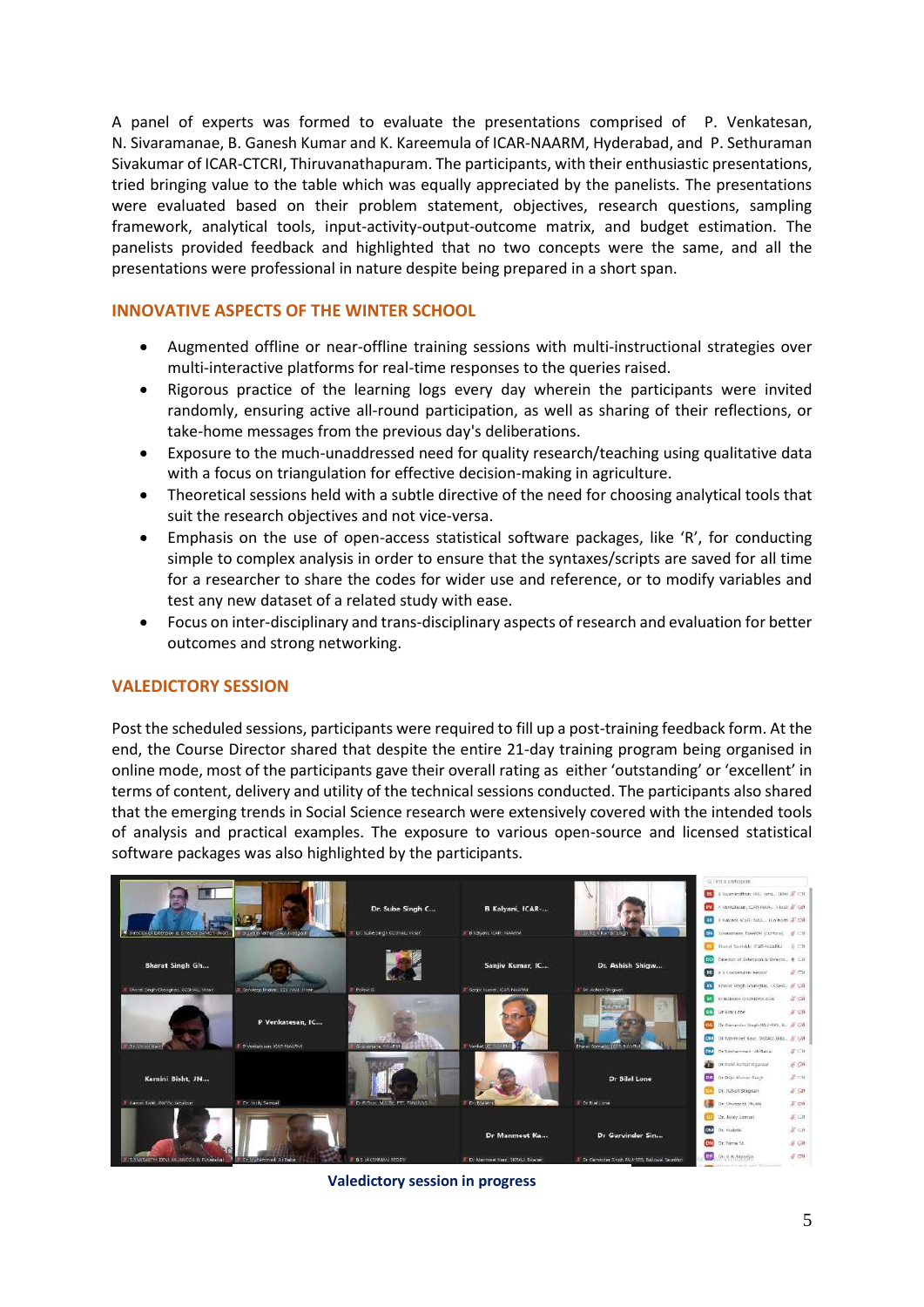In his special address, G. Venkateshwarlu, Joint Director, ICAR-NAARM, emphasized the importance of networking and the need for multi-institutional, inter-disciplinary, and trans-disciplinary studies for further progress in Social Science disciplines. V. Venkatasubramaniam, Director, ICAR-ATARI, Bengaluru, delivered the presidential address and drew the attention of the participants to the increasing need for capitalizing the output from Social Science research for policy prescriptions in overall social development to whatever degree possible. He hoped that the researchers in Social Science, apart from focussing on the traditional domains dealing with production and productivity, will also focus on the grey areas of entrepreneurship and supply/value chain analysis. He hoped that the training program had provided some new leads and fresh perspectives to the participants in this regard.

#### **Lasting impressions**

The Winter School was top-notch in its delivery without any compromise on quality despite being conducted entirely online. The organizers ensured to provide a near-offline experience to the participants with real-time constant engagement over WhatsApp group, day-to-day feedback over learning logs, prior sharing of datasets and open-source platform links for espousing participant interest and readiness, along with instantaneous sharing of the session recordings and materials for more practice and clarity. The participants were made to realize the importance of keeping themselves abreast on the subject, and the need to be in tune with national and international research projects, government flagship schemes, and private sector participation vis-à-vis agriculture. The training program was also crystal clear in its message that social scientists should be ardent enough to come out of their self-constructed echo chambers, if any, and constantly engage in gauging the pulse of the society that has been woven over time with innumerable quantitative and qualitative traits. In no uncertain terms, we understood that the mark of any social scientist worth their salt is to conduct research studies with passion, perseverance and pragmatism, together with a need to listen and find merit in alternate points-of-view for possible course correction. For the overall social development of India, social scientists should adhere to all these qualities that will not only enrich the domain but also the country.



**Organizing committee members, experts and participants**